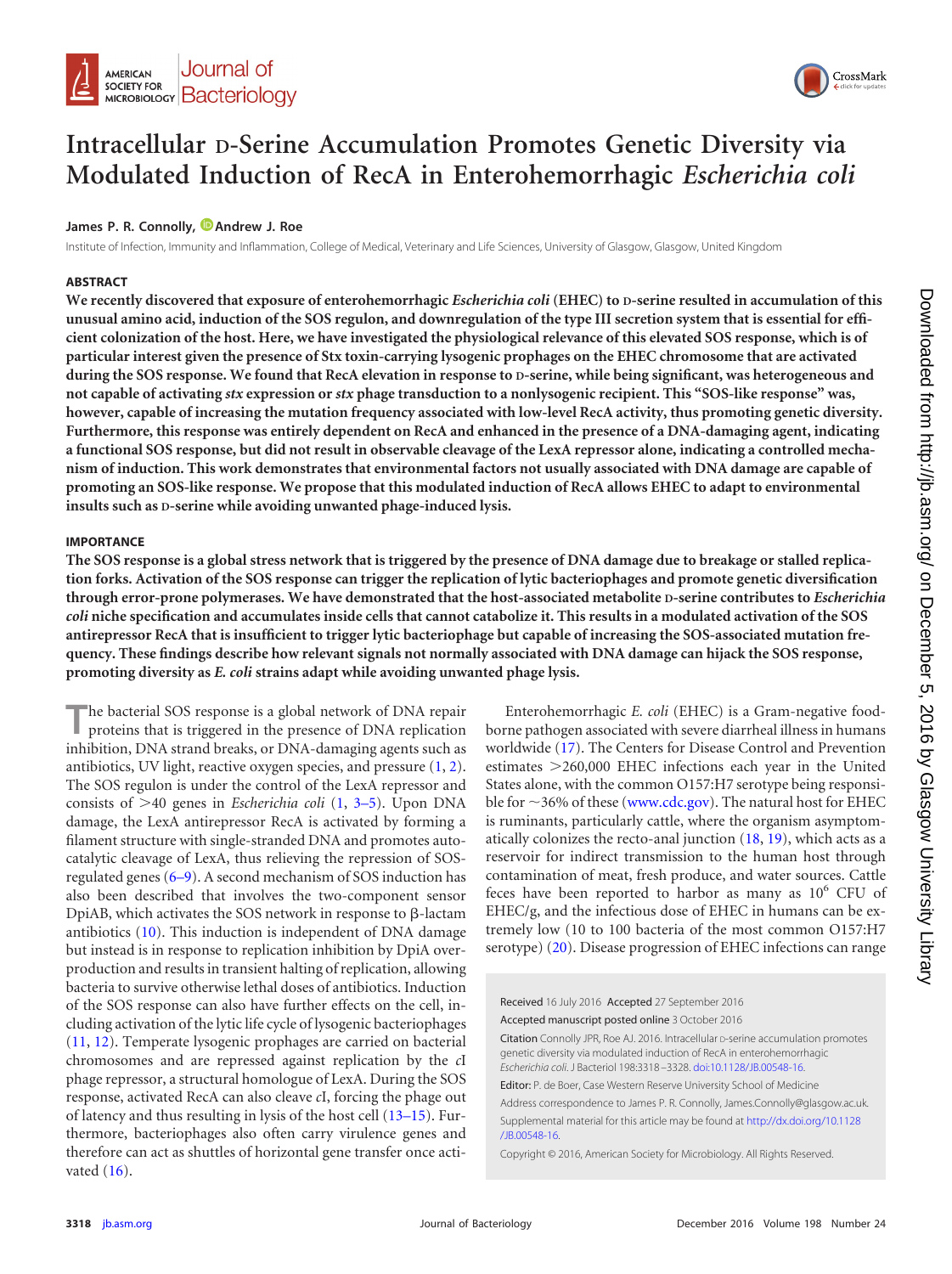from mild diarrhea to hemorrhagic colitis and, in extreme cases, the potentially life-threatening hemolytic-uremic syndrome.

EHEC pathogenesis is mediated by a number of virulence factors that are carried primarily by horizontally acquired genomic elements [\(21,](#page-8-19) [22\)](#page-8-20). The locus of enterocyte effacement is a large pathogenicity island containing five polycistronic operons that are responsible for the formation of a type III secretion system (T3SS), which facilitates attachment to host cells and translocation of numerous effector proteins into the host cell cytosol [\(23](#page-9-0)[–](#page-9-1)[25\)](#page-9-2). This complex process ultimately results in the modulation of diverse host signaling pathways, leading to rearrangement of the host cell actin cytoskeleton around the bacterial site of attachment, forming a raised pedestal upon which the EHEC cell resides that is known as an attaching and effacing lesion [\(26\)](#page-9-3). The second major virulence factor carried by EHEC is the Shiga-like toxin (Stx), of which there are a number of variants that are carried by lambdoid bacteriophages [\(27\)](#page-9-4). Stx is an  $AB_5$ -type cytotoxin composed of the enzymatically active A subunit noncovalently linked to the B unit pentamer [\(28\)](#page-9-5). The B subunit recognizes the glycolipid Gb3 receptor on Paneth cells of the intestinal epithelium, as well as kidney epithelial cells, leading to internalization of the active A subunit and cleavage of the 28S rRNA subunit, thus inhibiting protein synthesis and inducing apoptosis [\(19,](#page-8-17) [29\)](#page-9-6). Stx is known to be the causative agent of hemolytic-uremic syndrome in infected patients [\(30\)](#page-9-7).

Because the *stx* genes are carried by lambdoid bacteriophages, induction is triggered by the bacterial SOS response [\(13](#page-8-11)[–](#page-8-12)[15\)](#page-8-13). For this reason, antibiotic treatment of EHEC infections is not recommended, as induction of *stx*-carrying phages would result in lysis of the host cell and release of the Stx toxin [\(27\)](#page-9-4). We recently reported that D-serine, a host metabolite found in abundance at extraintestinal sites such as the urinary tract, was capable of independently repressing the T3SS and triggering transcription of the SOS regulon in EHEC O157:H7 [\(31\)](#page-9-8). This D-serine-mediated "SOS response" is dependent on the intracellular accumulation of this amino acid by *E. coli* isolates that cannot catabolize it, such as EHEC, because of a lack of functional D-serine catabolic genes. In this work, we have explored the impact of the D-serine-induced SOS response on EHEC, in particular, the importance of this response for *stx* production. We found that levels of RecA reached by accumulation of D-serine resulted in a modulated induction of RecA that was lower than that of exposure to subinhibitory concentrations of mitomycin C (MMC). D-Serine did not result in activation of lytic *stx* phages but was found to induce SOS-mediated mutations caused by error-prone polymerase expression, thus resulting in genetic diversity and adaptation of exposed populations. These results demonstrate a novel method of SOS regulon induction and generation of genetic diversity in response to an environmentally relevant stress signal that can be encountered by EHEC.

#### **MATERIALS AND METHODS**

**Bacterial strains, plasmids, and growth conditions.** The bacterial strains and plasmids used in this study are described in Table S1 in the supplemental material [\(32,](#page-9-9) [33\)](#page-9-10). For liquid culture, single colonies from a pure culture on an LB agar plate were inoculated into 5 ml of LB broth and grown overnight at 37°C and 200 rpm. For growth and reporter assays, a 1/100 dilution of an overnight culture was used to inoculate prewarmed minimum essential medium (MEM)-HEPES (Sigma, St. Louis, MO; catalog no. m7278) and samples were cultured at 37°C with shaking at 200 rpm. Antibiotics were used where indicated  $(100 \mu g/ml$  ampicillin; 30

 $\mu$ g/ml chloramphenicol; 40  $\mu$ g/ml kanamycin; 12  $\mu$ g/ml tetracycline; 100 g/ml rifampin). D-Amino acids and MMC were used at the concentrations indicated. All of the chemicals used were purchased from Sigma.

**Generation of single gene deletions.**A nonpolar*recA*deletion mutant was generated by the lambda Red-mediated method [\(34\)](#page-9-11). Briefly, the kanamycin resistance cassette from pKD4 was amplified by PCR with primers flanked by 50 bp directly homologous to flanking sequences immediately up- and downstream of the gene of interest (forward, CAACA GAACATATTGACTATCCGGTATTACCCGGCATGACAGGAGTAAA AGTGTAGGCTGGAGCTGCTTC; reverse, TAAAAAGCAAAAGGGCC GCAGATGCGACCCTTGTGTATCAAACAAGACGACATATGAATAT CCTCCTTAG; sequences obtained from NCBI; GenBank accession no. for EDL933, [NC\\_002655.2\)](http://www.ncbi.nlm.nih.gov/RefSeq/NC_002655.2). This PCR product was purified by phenolchloroform extraction and ethanol precipitated, DpnI treated, and transformed into electrocompetent TUV93-0 carrying pKD46 at a concentration of 1 µg/50 µl of cells. TUV93-0 carrying pKD46 was cultured in SOB medium at 30°C and induced with 10 mM arabinose prior to electroporation. After recovery for 2 h at 37°C in SOC medium, the reaction mixture was plated on LB agar containing 40 µg/ml kanamycin and grown at 37°C for 16 h. Phenotypically positive colonies were checked for positive gene knockouts by PCR with primers located up- and downstream of the gene of interest (forward, TGACAGGAGTAAAAATGGCT; reverse, ATT CTGTCATGGCATATCCT). Positive deletions were confirmed by isolation on kanamycin plates and subsequent sequencing. Removal of kanamycin resistance was performed by temperature selection with pCP20 [\(34\)](#page-9-11).

*In vitro* **GFP reporter fusion assays of***recA* **and** *stx* **transcription.** To assay the promoter activities of individual genes, bacterial strains of interest were transformed with plasmids carrying fusions of specific promoter regions with green fluorescent protein (GFP) (precA-GFP or pstx<sub>2</sub>-GFP) [\(35\)](#page-9-12). Transformed strains were used to inoculate 10 ml of MEM-HEPES for growth analysis and cultured at 37°C with shaking (200 rpm). Samples were taken at regular intervals for measurement of population cell density (optical density at 600 nm  $[OD_{600}]$ ) and fluorescence indicative of promoter activity. Population GFP expression was measured by transferring 200-µl aliquots to a black 96-well plate for GFP fluorescence measurement (excitation at 485 nm, emission at 550 nm) with a FLUOstar Optima Fluorescence Plate Reader (BMG Labtech, United Kingdom). Background fluorescence was accounted for by measuring fluorescence from cells carrying promoterless reporter plasmids and subtracting these values from corresponding data. GraphPad Prism 5.0 (GraphPad, San Diego, CA) was used to either plot scatter curves of GFP expression or generate a standard curve of  $OD_{600}$  versus fluorescence and obtain values at specific  $\rm{OD}_{600}$ s for quantification and direct comparison of samples. The data are presented as the mean value ( $\pm$ the standard error of the mean [SEM]) of at least three biological replicates.

**qRT-PCR.** Quantitative reverse transcriptase PCR (qRT-PCR) was performed with KAPA SYBR FAST Universal master mix (KAPA Biosystems, Woburn, MA) and Moloney murine leukemia virus reverse transcriptase (Promega, Madison, WI). Total RNA was extracted with an RNeasy kit (Qiagen) in accordance with the manufacturer's specifications. qRT-PCR analysis was carried out in a one-step reaction, i.e., cDNA synthesis first, followed by qRT-PCR in accordance with the manufacturer's specifications. Individual reaction mixtures were prepared in technical triplicate, and each gene was analyzed in biological triplicate. The *gapA* housekeeping gene was used as a calibrator for the analysis. qRT-PCRs were carried out with the ECO real-time PCR system (Illumina, San Diego, CA), and data were analyzed by the  $2^{-\Delta\Delta CT}$  method [\(36\)](#page-9-13).

**Immunoblot analysis of whole-cell lysate.** Levels of RecA and LexA production were determined by immunoblotting of whole-cell lysates with anti-RecA and anti-LexA antibodies (Abcam, Cambridge, United Kingdom). Samples were taken from growth cultures at specific time points, normalized by OD<sub>600</sub>, and lysed with BugBuster Protein Extraction buffer (Merck, New Jersey) before separation by SDS-PAGE and transfer to a nitrocellulose membrane with the Novex system (Invitrogen,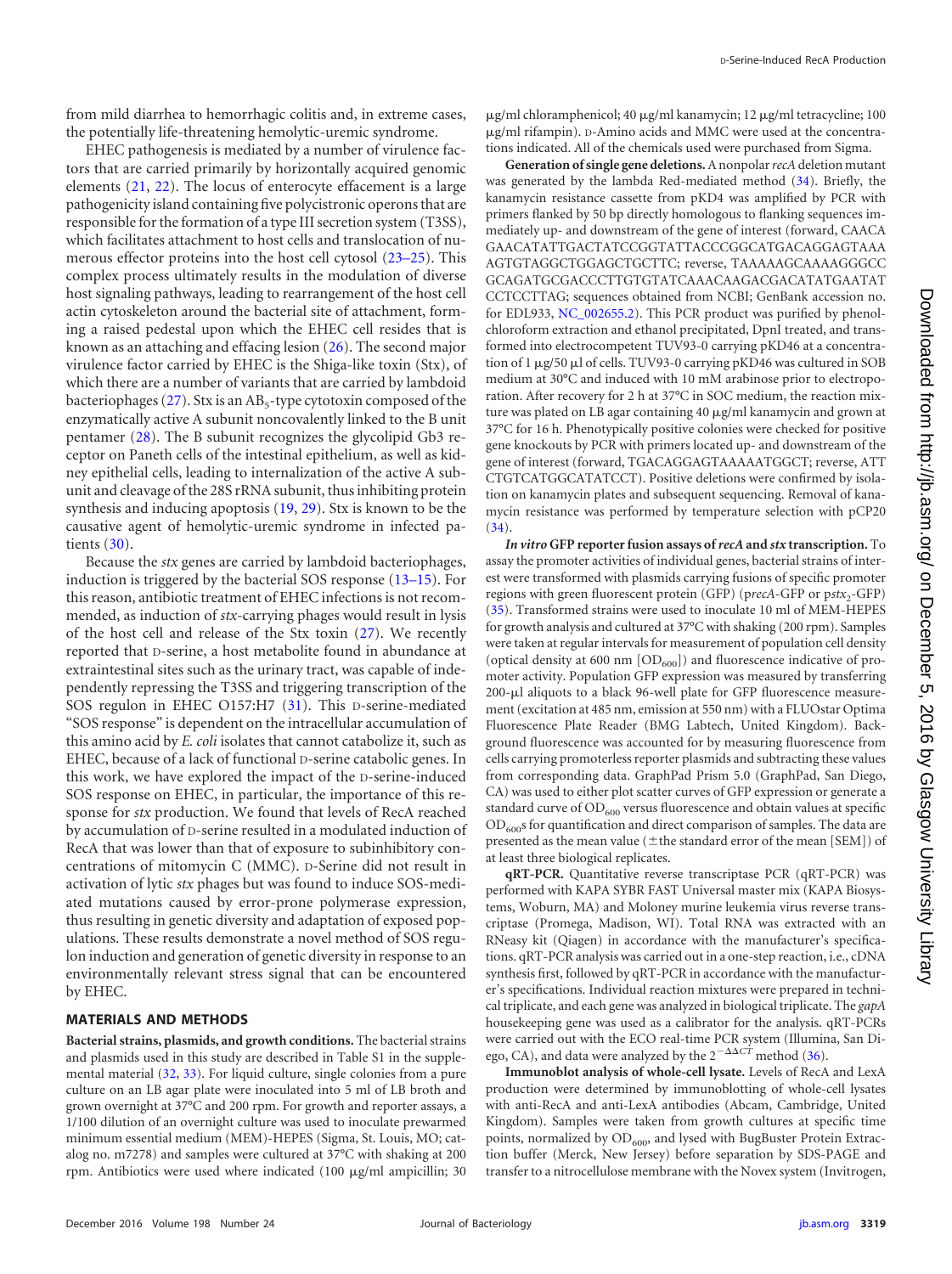Carlsbad, CA). Membranes were blocked with phosphate-buffered saline–Tween 20 (PBST) containing 5% skim milk powder. Anti-RecA and anti-LexA antibodies were used at 1/4,000 and 1/5,000, respectively, in PBST containing 1% skim milk powder to probe membranes. Anti-DnaK antibody was used at 1/10,000 to detect equal protein loading between lanes. Comparison of protein levels from immunoblot experiments was carried out with ImageJ. Experiments were performed in triplicate to confirm the results.

**Fluorescence microscopy.** Strains of interest carrying the fluorescent *recA*-GFP reporter plasmid were cultured to an  $OD_{600}$  of 0.6 and mixed 1:1 with 4% paraformaldehyde at room temperature for 20 min. Twenty microliters of each sample was dotted onto a single well each of a multiwell microscope slide and allowed to dry. Slides were coverslip mounted with Dako fluorescent mounting fluid (Invitrogen). Slides were left to set and imaged on a Leica DM18 microscope (Leica Microsystems). Cells were imaged at  $\times$ 100 magnification with oil immersion, and images were analyzed with Leica Application Suite X. To compare *recA*-GFP induction of the wild-type and D-serine-treated cultures directly, the exposure times were normalized between the samples compared. Cells fluorescing above the background level of wild-type cells were considered induced for *recA* expression. MMC-induced samples were adjusted for GFP exposure time accordingly, given the strong induction of the reporter. GFP fluorescence was measured at an excitation wavelength of 488 nm. Experiments were carried out in triplicate, with at least five random fields of views analyzed in each replicate.

**Phage transduction assay.** To assay the production and transduction of phages in response to D-serine or MMC, we used *E. coli* strain JP10819, which contains P27 of EHEC with the *stx* gene being replaced with a tetracycline resistance marker [\(37\)](#page-9-14). JP10819 was cultured in LB at 37°C until an OD<sub>600</sub> of  $\sim$ 0.25 was reached. D-Serine or MMC was added at the concentrations indicated. These cultures were grown at 32°C with slow shaking (80 rpm) for 4 h and then left on the bench overnight at room temperature. Phage lysate was filtered through a 0.2- $\mu$ m filter and serially diluted in phage buffer (100 mM NaCl, 0.5 M Tris [pH 7.8], 1 mM MgSO<sub>4</sub>, 4 mM CaCl<sub>2</sub>). A culture of MG1655 was grown in LB at 37°C until an OD<sub>600</sub> of  $\sim$  1.4 was reached, at which point CaCl<sub>2</sub> was added to a final concentration of 10 mM. A 100- $\mu$ l volume of each serially diluted phage lysate was added to a 1-ml aliquot of MG1655 with CaCl<sub>2</sub> before static incubation at 37°C for 30 min. A 3-ml volume of soft LB agar (0.75%) agar was added to these cultures and poured over LB agar plates (1.5%) containing 6  $\mu$ g/ml tetracycline and 1.7 mM sodium citrate. Plates were incubated at 37°C overnight. Colonies were counted and multiplied by the appropriate dilution factor to calculate the relative transduction frequency. Each colony was interpreted as a single phage transduction event. GraphPad Prism 5.0 was used to generate figures and perform analysis. Mean data ( $\pm$ the SEM) were used to calculate statistical significance by way of a Student *t* test. Mutation assays were performed on three independent occasions.

**Mutation frequency assay.** The SOS response-mediated mutation frequency was determined with a rifampin resistance assay as described previously [\(38\)](#page-9-15). Overnight cultures of TUV93-0 were used to inoculate 5 ml of MEM-HEPES as described above. Cultures were treated with either 1 mM D-serine or 0.05  $\mu$ g/ml of MMC after 3 h (OD of  $\sim$ 0.3). Cultures were harvested by centrifugation after a further 2 h of incubation at late exponential phase (OD of  $\sim$ 0.8) or 8 h (prolonged stationary phase). A sample of each culture was removed prior to centrifugation for serial dilution in PBS and determination of CFU counts on plain LB agar plates. The pelleted culture was resuspended in 200  $\mu$ l of prewarmed PBS and plated on LB agar plates containing  $100 \mu g/ml$  rifampin. Plates were incubated at 37°C for 24 h in darkness before being scored for the number spontaneous rifampin-resistant (Rif<sup>r</sup>) colonies per plate. The mutation frequency was defined as the number Rif<sup>r</sup> CFU over the total colony count per culture. GraphPad Prism 5.0 was used to generate figures and perform analysis. Mean data ( $\pm$ the SEM) were used to calculate statistical signifi-



<span id="page-2-0"></span>**FIG 1** Induction of *recA* transcription upon intracellular D-serine accumulation. qRT-PCR analysis of relative *recA* transcription with mRNA from EHEC cultured to mid-exponential phase in MEM-HEPES alone and supplemented with 1 mM D-serine. As a control, *recA* levels from an EHEC strain transformed with p*dsdA* (encoding D-serine deaminase from UPEC) that does not accumulate D-serine were also analyzed. The broken line indicates the baseline wild-type *recA* level. \*\*\*,  $P \leq 0.001$  (calculated from three independent biological replicates). Error bars indicate standard deviations.

cance with a Student *t* test. Mutation assays were performed on at least five independent occasions.

### **RESULTS**

**Intracellular accumulation of D-serine increases RecA production in EHEC.** Previous work by our group identified D-serine as an important niche-specific signal that is involved in the regulation of the infection process by repressing the EHEC T3SS essential for colonization of the host [\(31\)](#page-9-8). Transcriptomic analysis showed that exposure to millimolar concentrations of D-serine (similar to those found in the urinary tract) also resulted in upregulation of the SOS response regulon, and this was dependent on D-serine accumulation independently of T3SS repression. To verify the role of D-serine accumulation in SOS induction, we performed qRT-PCR analysis of total RNA extracted from EHEC TUV93-0 cells cultured in MEM-HEPES (conditions known to strongly induce T3SS expression) alone or supplemented with 1 mM D-serine. D-Serine accumulation resulted in a >5-fold increase ( $P \le 0.001$ ) in *recA* transcription compared to that of the wild type [\(Fig. 1\)](#page-2-0). As a control, EHEC was transformed with a plasmid expressing D-serine deaminase from UPEC CFT073 (p*dsdA*), allowing this strain to catabolize D-serine. Accordingly, the levels of*recA* were reduced to those of the wild type, indicating that D-serine accumulation is required for SOS induction.

To demonstrate that elevation of RecA production was specific to D-serine, whole-cell lysates of EHEC TUV93-0 cultured in MEM-HEPES with or without supplementation with various Damino acids at 1 mM were probed by immunoblotting with anti-RecA antibody. D-Serine resulted in a >6-fold increase in RecA production, whereas the variation in response to other D-amino acids was more modest, with little variation either above or below the wild-type level (see Fig. S1 in the supplemental material). As a control, whole-cell lysates were also probed with anti-DnaK antibody to demonstrate normalized total protein levels and equal loading of the lanes. This indicates that this SOS response is unique to D-serine, as was the repression of the EHEC T3SS [\(31\)](#page-9-8).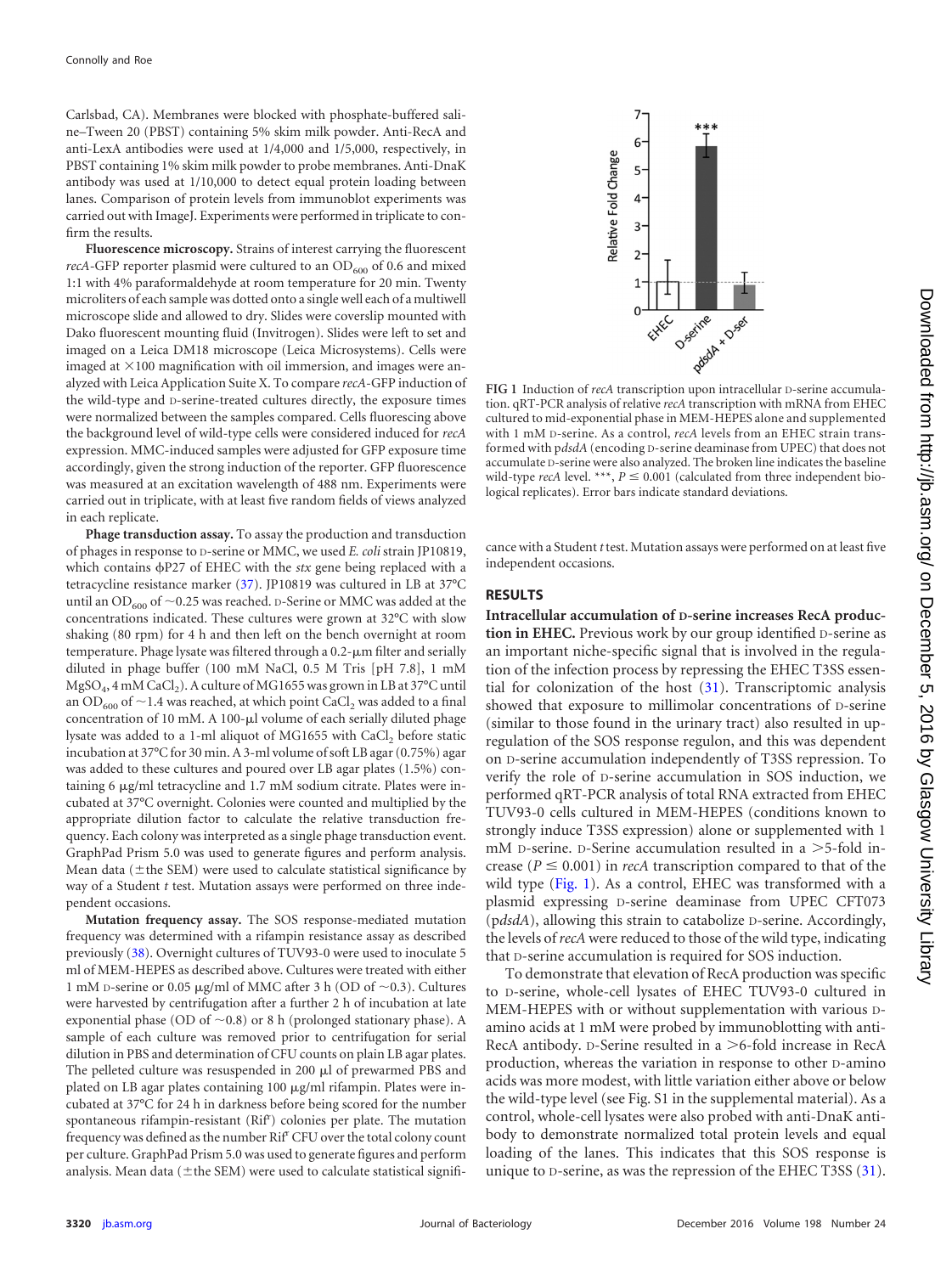

<span id="page-3-0"></span>**FIG 2** D-Serine does not induce lytic bacteriophage and *stx* expression in EHEC. Growth of EHEC was profiled in MEM-HEPES supplemented with 1, 0.2, or 0.02 mM D-serine (A) and 2, 0.5, or 0.05 µg/ml MMC (B). The time point of SOS induction by D-serine or MMC is indicated by an arrow. A sharp drop in OD<sub>600</sub> is indicative of phage-induced lysis. (C) *stx*-GFP reporter expression in response to D-serine and MMC was analyzed. Relative fluorescence units (RFU) were measured at various time points postinduction and compared to those of uninduced EHEC. \*\*,  $P \le 0.01$ ; \*\*\*,  $P \le 0.001$  (calculated from three independent biological replicates). (D) Quantification of the number of phage transduction events in response to a D-serine- or MMC-induced SOS response in EHEC. Error bars represent the SEM calculated from at least three biological replicates. The concentrations of D-serine and MMC used are indicated individually in each panel.

**D-Serine-induced RecA production does not activate lysogenic** *stx* **phages.** Given that D-serine accumulation induced the SOS response, we next addressed the physiological relevance of this. First, we investigated whether D-serine is capable of inducing the activation of lytic phages through the SOS response. This is an important question, as the *stx* genes of EHEC are carried by horizontally acquired lysogenic phages [\(21,](#page-8-19) [22\)](#page-8-20). We profiled the growth of EHEC strain Sakai (*stx* mutant) in MEM-HEPES alone and with three concentrations of D-serine (0.02, 0.2, and 1 mM) or MMC (0.05, 0.5, and 2  $\mu$ g/ml) added after 2 h at 37°C with shaking. Addition of D-serine at any of the concentrations tested had no effect on the growth rate of EHEC under these conditions [\(Fig.](#page-3-0) [2A\)](#page-3-0). At 0.05 µg/ml, MMC also did not affect growth, and this was therefore considered a subinhibitory concentration of MMC under these conditions. At 2  $\mu$ g/ml, MMC conversely resulted in a dramatic drop in OD, indicating phage-mediated lysis of the bacterial population and SOS response. At  $0.5 \mu g/ml$ , MMC resulted in partial lysis of the population [\(Fig. 2B\)](#page-3-0).

Next, we addressed the effects of D-serine on *stx* expression directly. To facilitate this, we employed a reporter plasmid containing the  $stx$ <sub>2</sub> promoter region fused to GFP. Transformed strains were cultured in MEM-HEPES for 2 h before induction

with a range of D-serine or MMC concentrations. SOS induction by D-serine was insufficient to alter*stx* expression levels at all of the concentrations tested [\(Fig. 2C\)](#page-3-0). Exposure to MMC at lytic concentrations resulted in a sharp increase in *stx* expression between 3 and 5 h postinduction, the point at which the cell population begins mass lysis due to the SOS response [\(Fig. 2B\)](#page-3-0). This corresponds to an  $\sim$  7.5-fold increase in *stx* expression above the wildtype background at 2  $\mu$ g/ml MMC ( $P \le 0.001$ ). Accordingly, the partially lytic concentration of MMC  $(0.5 \mu g/ml)$  resulted in only a limited, albeit significant, increase in *stx* expression ( $P \le 0.001$ ). No significant increase in *stx* transcription was observed at subinhibitory MMC concentrations.

At lytic concentrations of MMC, expression of the SOS response results in activation of dormant lysogenic phages and transduction of packaged phage particles to recipient cells via lysis of the donor cell. To assay the effect of D-serine or MMC on phage transduction, we used *E. coli* strain JP10819, a derivative of MG1655 containing a modified  $\phi$ P27 prophage [\(37\)](#page-9-14).  $\phi$ P27 normally carries *stx*, but in this construct, it has been replaced with a tetracycline resistance marker (*tetA*), which is used to select for successful recipients of the activated phage. Lysates of JP10819 induced with either D-serine or MMC at various concentrations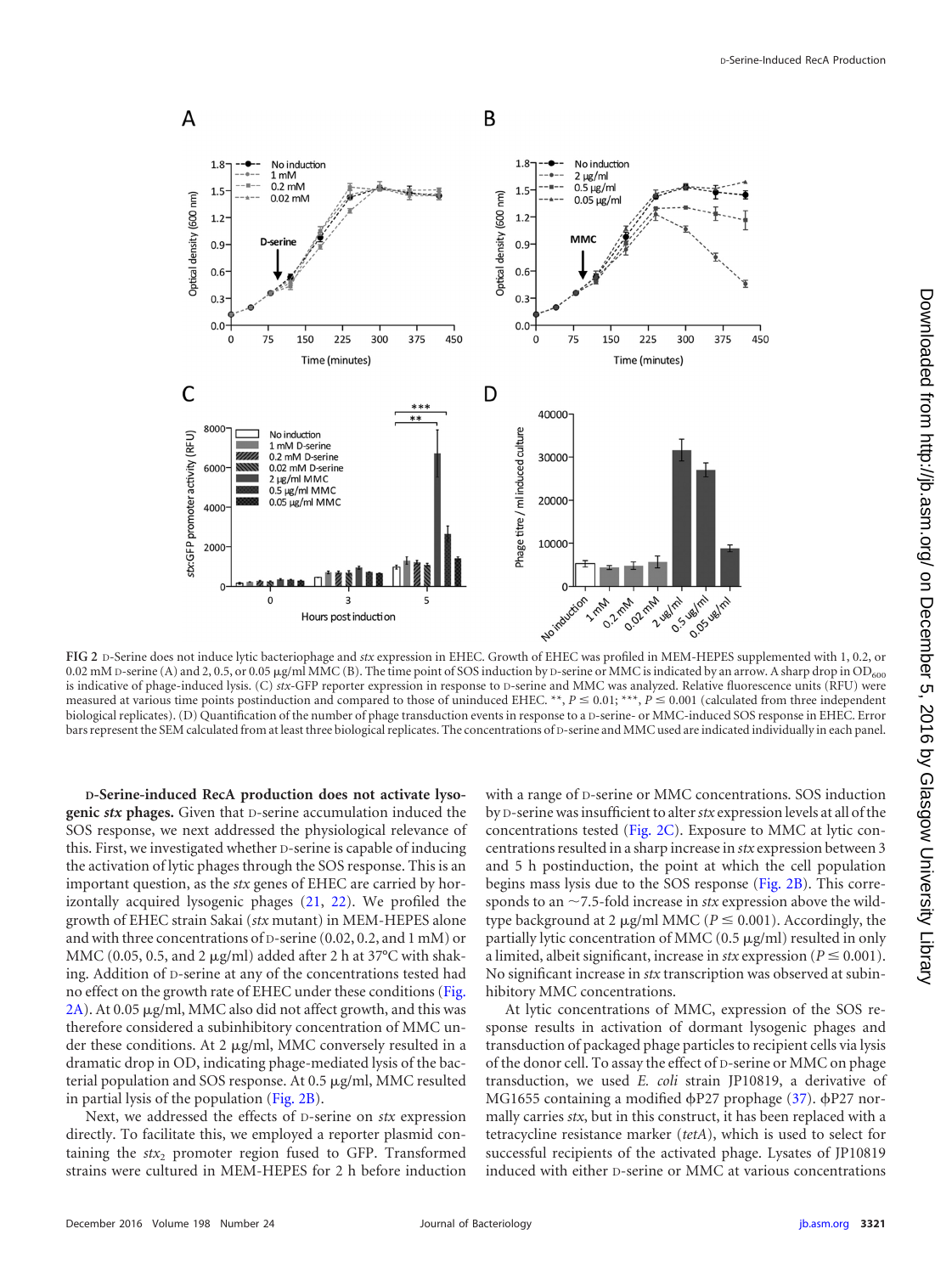were used to transduce wild-type MG1655, resulting in tetracycline-resistant recipients. In agreement with the growth assays, D-serine at concentrations of up to 1 mM had no effect on the transduction of the  $\phi$ P27 phage from JP10819 [\(Fig. 2C\)](#page-3-0). MMC induction resulted in an increased number of phage transductants at lytic concentrations, with the highest number of events occurring at 2  $\mu$ g/ml MMC ( $P \le 0.001$ ) and decreasing accordingly. Subinhibitory MMC concentrations resulted in only a modest increase in the phage titer over the uninduced wild-type level. Collectively, these data indicate that known D-serine levels encountered in the host cannot activate the transduction of lysogenic phages or the expression of *stx*, despite being able to induce the transcription of *recA* and the SOS regulon.

**D-Serine-induced RecA production is sufficient to generate mutation-dependent genetic diversity at the population level.** Three DNA polymerases are induced as part of the SOS response in *E. coli*, high-fidelity PolB, error-prone DinB, and Pol V (UmuDC) [\(1\)](#page-8-0). We previously demonstrated by transcriptome sequencing that multiple members of the SOS regulon were induced by D-serine accumulation in EHEC, including *dinB*, *umuDC*, and *polB* [\(31\)](#page-9-8). The enzymes encoded by these genes are key members of the DNA repair process, but it is known that error-prone polymerase activity can lead to mutations in the population and that this can occur spontaneously in stationary phase or in response to antibiotic treatment, even at subinhibitory concentrations [\(38](#page-9-15)[–](#page-9-16) [40\)](#page-9-17). We thus hypothesized that the SOS-like response induced by D-serine could be capable of promoting genetic diversity through this mechanism. Cultures of EHEC TUV93-0 in MEM-HEPES were induced with either 1 mM D-serine or sublytic MMC and allowed to grow for a further 2 or 8 h before being harvested by centrifugation. TUV93-0 has had the  $stx_1$ - and  $stx_2$ -carrying prophages deleted, and therefore it will not lyse upon SOS activation, allowing investigation of the D-serine- and MMC-induced SOS response over the full course of growth experiments. Incubation times of 2 and 8 h postinduction were chosen to represent the exponential and stationary phases on the basis of the growth experiments described in [Fig. 2.](#page-3-0) Bacteria obtained in the exponential phase had no indication of the appearance of a higher Rif<sup>r</sup> frequency in response to D-serine than that of spontaneous mutation in the wild type alone [\(Fig. 3A\)](#page-4-0). Treatment with MMC showed a higher count of Rif<sup>r</sup> colonies, but it was not significantly higher than the background at this stage. However, after prolonged growth into stationary phase, the frequency of Rif<sup>r</sup> colonies after D-serine exposure was significantly ( $P \leq 0.05$ ) higher than that of the wild type. Accordingly, prolonged exposure to MMC in stationary phase dramatically increased the Rif<sup>r</sup> mutation rate by  $>$  2 orders of magnitude over that of the wild type ( $P \le 0.05$ ). As a control, we also analyzed the Rif<sup>r</sup> mutation frequency of TUV93-0 carrying plasmid p*dsdA* expressing D-serine deaminase to assess if D-serine accumulation contributed to the phenotype observed [\(Fig. 3B\)](#page-4-0). Indeed, TUV93-0/pdsdA generated Rif<sup>r</sup> mutations with a frequency more similar to that of the wild type.

We previously proposed that EHEC was adapted to tolerate D-serine accumulation in order to promote survival within stressful environments. Conversely, a D-serine deaminase (*dsdA*) mutant uropathogenic *E. coli* (UPEC) strain displayed decreased fitness under the same conditions [\(41\)](#page-9-18). We thus postulated that *E. coli* strains normally capable of catabolizing D-serine would be susceptible to D-serine-mediated stress in the absence of *dsdA*. Transformation of both UPEC and an isogenic *dsdA* mutant



<span id="page-4-0"></span>**FIG 3** Increased SOS-like mutation frequency after D-serine accumulation. The emergence of resistance to rifampin (Rif<sup>r</sup>) in EHEC after SOS induction by 1 mM D-serine and 0.05 µg/ml MMC was assayed. EHEC cell cultures were harvested and plated on rifampin-containing LB plates in exponential phase at 2 h postinduction (A) and in stationary phase at 8 h postinduction (B). The dotted line indicates the background level of spontaneous Rif<sup>r</sup> emergence in uninduced EHEC cells, to which all other conditions were compared. The Rif<sup>r</sup> frequency after each incubation is relative to the number of CFU present in each culture. As a control, EHEC/p*dsdA*, which does not accumulate D-serine, was also assayed for the emergence of Rif<sup>r</sup>. Error bars represent the SEM calculated from at least five biological replicates.  $\ast$ ,  $P \leq 0.05$  (compared to the wild-type control).

with p*recA*-GFP and induction of SOS demonstrated that UPEC *dsdA* indeed activated an SOS response associated with D-serine accumulation, a phenotype not observed in wild-type UPEC (see Fig. S2A in the supplemental material). Interestingly, this response was more than twice as pronounced as that of the EHEC background. Exposure of both UPEC and a *dsdA* mutant to MMC resulted in indistinguishable SOS response levels. These results were mirrored in Rif<sup>r</sup> mutation assays, which indicated that a UPEC *dsdA* background is also more susceptible to SOS-associated mutation, whereas a UPEC wild-type background is not (see Fig. S2B and C). These data indicate that D-serine accumulation activates a low level of RecA induction capable of inducing genetic diversity, although the extent of the frequency of mutation varies in different *E. coli* pathotypes.

**D-Serine induces a modulated level of RecA production.** Given that D-serine was capable of causing an increase in the mutation frequency normally associated with SOS, we next addressed the extent of *recA* induction under these various conditions in order to gain mechanistic insights into the phenomenon. Using EHEC/p*recA*-GFP, we compared D-serine- and MMC-induced transcription of *recA*. At 1 mM, *p*-serine significantly ( $\sim$ 3-fold;  $P \leq 0.05$ ) increased *recA* transcription at the mid to late exponential phase ( $OD_{600}$  of 0.8), in agreement with our previous findings. This induction, however, was markedly lower than the transcription of *recA* in response to even subinhibitory concentrations of MMC [\(Fig. 4A\)](#page-5-0). At 0.05  $\mu$ g/ml, MMC significantly increased *recA*  $(\sim$ 13-fold;  $P \leq 0.001$ ) severalfold above that of the wild type at the mid-to-late exponential phase. The effect of a lytic concentration of MMC (2  $\mu$ g/ml) was even more pronounced, activating *recA* transcription to around double that of the lower concentration  $(\sim$  28-fold;  $P \le 0.001$ ). Whole-cell lysate samples were taken from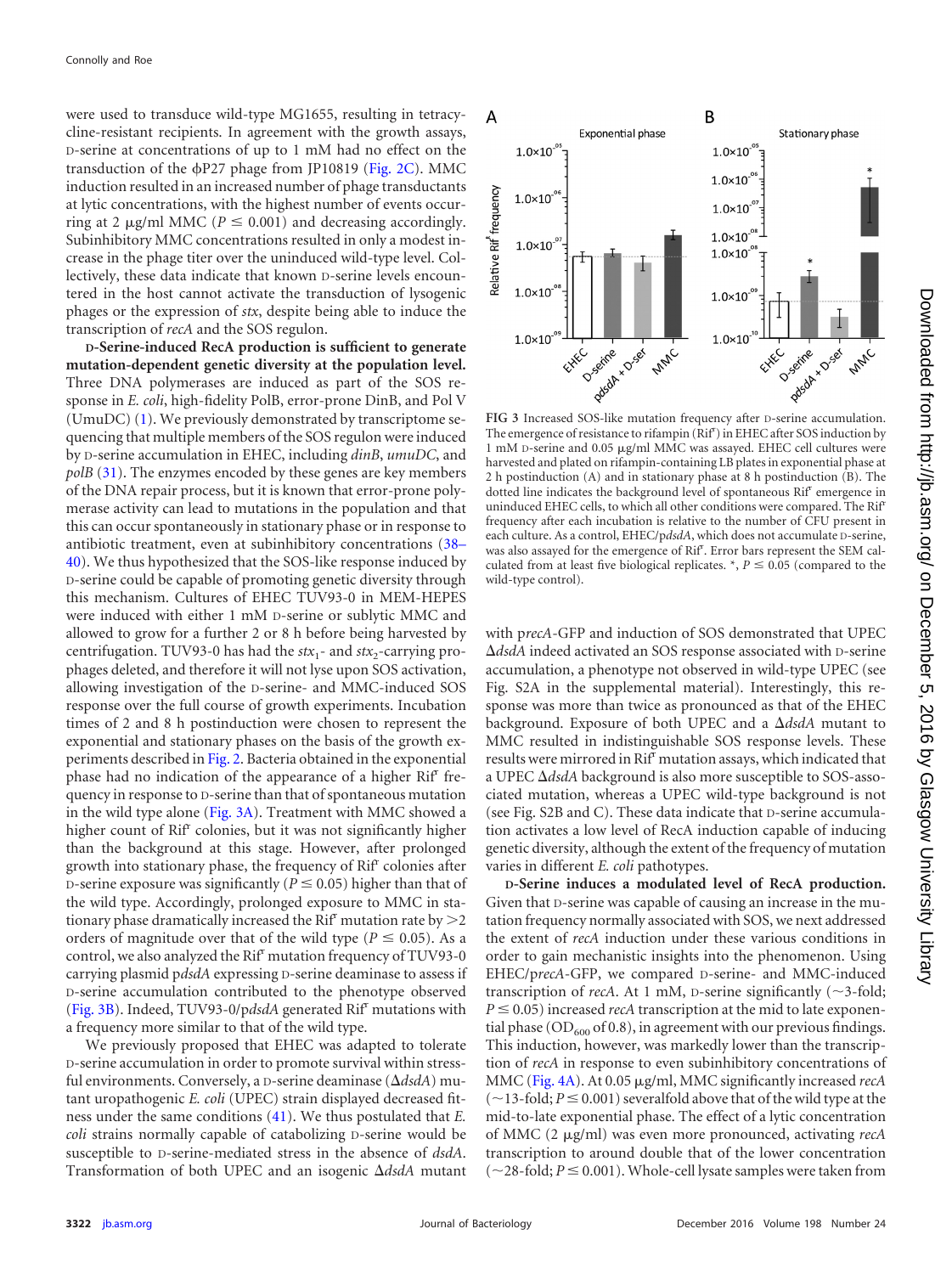

<span id="page-5-0"></span>**FIG 4** Modulated expression of *recA* induced by D-serine accumulation. (A) *recA*-GFP reporter expression was analyzed in response to D-serine and MMC. Relative fluorescence units (RFU) were measured at various stages of growth postinduction and compared to those of uninduced EHEC at all of the time points tested. The concentrations of D-serine or MMC used are indicated individually in each panel. Error bars represent the SEM. \*,  $P \le 0.05$ ; \*\*,  $P \le 0.01$ ; \*\*\*,  $P \le$ 0.001 (calculated from three independent biological replicates). (B) Fluorescence microscopy analysis of EHEC/p*recA*-GFP cell populations left untreated or treated with 1 mM D-serine or 2.0 g/ml MMC. Bacterial cells were imaged by phase-contrast microscopy, and *recA* induction was determined by detection of GFP-expressing cells. The merged channel indicates the level of*recA*-GFP induction per cell. Representative images are displayed for each condition, and data are summarized below as the percentage of the population expressing enhanced *recA*-GFP activity (green bars, cells induced for*recA*-GFP expression; gray bars, cells uninduced for *recA*-GFP expression). Experiments were performed in triplicate, and the results are shown as the mean  $\pm$  the SEM. WT, wild type. (C) Immunoblot analysis of RecA, LexA, and DnaK levels in whole-cell lysates of EHEC cultured in MEM-HEPES with or without SOS induction. An EHEC *recA* mutant was used as a negative control for SOS induction. The concentrations of D-serine and MMC used to induce the SOS response are indicated above the immunoblots. DnaK levels were used to assess equal protein loading of samples. Experiments were performed at least in triplicate to confirm the results.

growth assays at 0, 2, and 5 h postinduction with either D-serine or MMC and probed for RecA levels by immunoblotting. At time zero, the levels of RecA in all of the samples were comparable. By 2 h postinduction, an increase in RecA was observed at higher D-serine concentrations (see Fig. S3 in the supplemental material). In agreement with transcriptional reporter data, RecA production by MMC was much more pronounced over all of the concentrations tested. At 5 h postinduction, RecA levels in response to Dserine did not continue to increase; however, prolonged MMC exposure resulted in a large increase in RecA production at all of the concentrations tested (see Fig. S2). Levels of DnaK were also probed at each time point to control for protein loading effects.

The SOS response is known to be a stochastic process, and within a population, a small percentage of the cells in a living culture can be spontaneously induced [\(42,](#page-9-19) [43\)](#page-9-20). To determine if the low-level SOS response is indeed representative of the population or rather a sporadic occurrence in a small number of cells, we visualized EHEC/p*recA*-GFP cells by fluorescence microscopy after treatment with both D-serine and MMC. D-Serine treatment resulted in heterogeneous induction of *recA* throughout the population, with >35% of the population observably increasing *recA*-GFP expression. This heterogeneity may explain how such a modest population-wide *recA* induction can affect the mutation frequency if the response is actually stronger but in a subpopulation of the cells. In contrast, a genuine SOS response induced by MMC results in nearly 100% of the population expressing *recA*-GFP to a much greater extent than with D-serine [\(Fig. 4B\)](#page-5-0). Furthermore, MMC-treated cells were morphologically distinct, forming filamentous structures likely associated with inhibition of cell division, a phenomenon not observed in D-serine-treated cultures. These results collectively indicate that while D-serine is capable of inducing a significant increase in the transcription of the SOS regulon and the production of RecA, the dynamics and consequence of this response are quite separate from those of the classical SOS response to a DNA-damaging agent.

The finding that D-serine could activate the transcription of the SOS network but failed to induce *stx* expression or phage lysis suggested that this was an indirect consequence of D-serine accumulation in the cell and perhaps not a genuine SOS response to a DNA-damaging event. Indeed, prolonged exposure to MMC resulted in the continued elevation of the SOS network (see Fig. S3 in the supplemental material). The lack of effects on *stx* expression, as well as its heterogeneous nature, suggests that D-serine exposure does not have DNA-damaging effects. D-Serine was orig-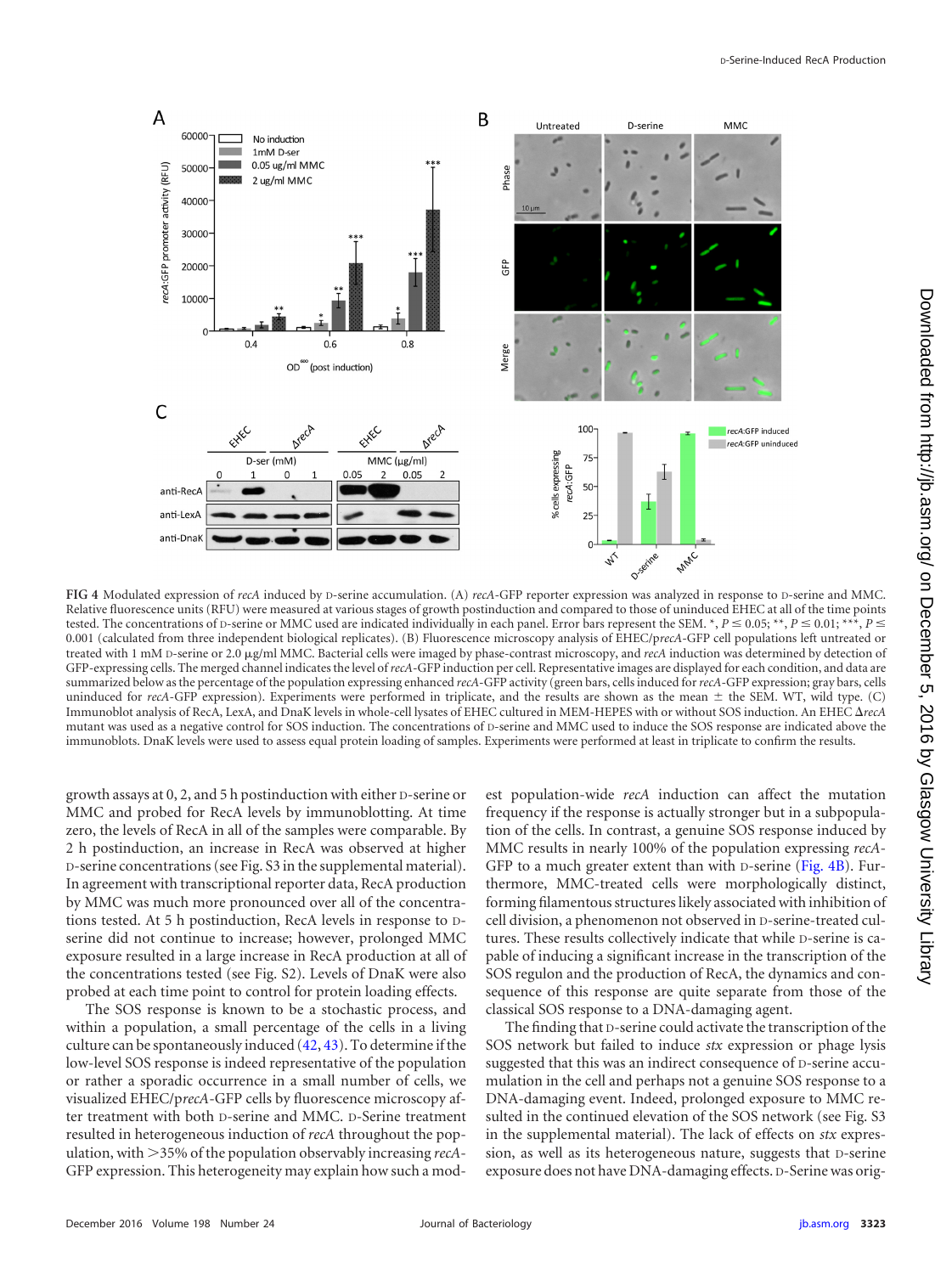inally described as being bacteriostatic to susceptible strains by interfering with L-serine and pantothenic acid biosynthetic pathways [\(44\)](#page-9-21). However, growth inhibition by D-serine is dependent on the culture conditions used and the transcriptional response described here is independent of growth defects. This raises the important question of whether this observed SOS response is indeed genuine. To begin to examine this, we investigated the dependency of this SOS activation on RecA. We generated a TUV93-0  $recA$  ( $\Delta recA$ ) deletion mutant and analyzed the precA-GFP reporter activity in this genetic background, with the hypothesis being that if D-serine activated the SOS response by an indirect mechanism, *recA* promoter activity may still be observable. RecA was absolutely required for SOS induction by both D-serine and, as expected, MMC, confirming the dependency of these responses on RecA (see Fig. S4 in the supplemental material).

We next investigated whether D-serine accumulation leads to cleavage of the LexA repressor protein during the SOS response. Immunoblotting for LexA following exposure to 1 mM D-serine resulted in no observable decrease in the quantity of LexA protein detectable in whole-cell lysates [\(Fig. 4C\)](#page-5-0). In contrast, subinhibitory (0.05  $\mu$ g/ml) MMC exposure resulted in a  $\geq$ 2-fold reduction in the quantity of LexA detectable in whole-cell lysates. Accordingly, a lytic concentration of MMC  $(2 \mu g/ml)$  completely abolished detectable levels of LexA in a RecA-dependent manner [\(Fig.](#page-5-0) [4C\)](#page-5-0). The lack of detectable LexA cleavage suggests two scenarios, i.e., (i) that the modesty of the D-serine-induced SOS response renders LexA degradation undetectable and (ii) that accumulation of D-serine activates RecA production by an undetermined mechanism and not a genuine SOS response.

SOS induction in a RecA-dependent manner suggests that the canonical mechanism of induction but no observable LexA cleavage was seen in response to D-serine accumulation. To explore this further, we supplemented a sublytic concentration of MMC with high concentrations of D-serine in an attempt to increase *recA* or *stx* transcription above that achieved with MMC alone. Addition of either 1 or 5 mM D-serine to 0.05  $\mu$ g/ml MMC increased *recA* transcription by 1.3- or 1.4-fold, respectively, over that achieved by exposure to 0.05 µg/ml MMC but was not as extreme as that of a lytic 2.0-µg/ml MMC concentration  $(\sim 1.6\text{-fold})$  [\(Fig. 5A\)](#page-6-0). More strikingly, *stx* transcription was increased approximately 1.8- and 1.9-fold ( $P \le 0.01$ ), respectively, in D-serine-supplemented assays but again was still not high enough to mirror the level of activation achieved by the lytic concentration of MMC (4.6-fold above the subinhibitory MMC concentration;  $P \leq$ 0.001) [\(Fig. 5B\)](#page-6-0). In accordance with these data, immunoblotting for LexA in whole-cell lysate from the combined treatment of MMC and D-serine resulted in enhanced degradation of detectable LexA ( $\sim$ 2-fold) compared with MMC alone. However, as shown in [Fig. 4,](#page-5-0) this result was obtainable only by treatment with a DNA-damaging agent [\(Fig. 5C\)](#page-6-0). These results suggest that D-serine is capable of activating the transcription of the SOS regulon in an unusual but genuinely functional manner. However, the lack of DNA-damaging events in response to D-serine indicates a possible unique mechanism of transcriptional activation and a controlled increase in functional RecA within the cell.

#### **DISCUSSION**

The bacterial SOS response is a well-studied reaction to stresses that ultimately result in damage to DNA or halting of cellular replication. The system is ubiquitous in the bacterial kingdom and



<span id="page-6-0"></span>**FIG 5** D-Serine (D-ser) accumulation induces a functional SOS-like response in EHEC. (A) The levels of *recA*-GFP (left) and *stx*-GFP (right) reporter expression were analyzed in cell cultures treated with 0.05 or  $2.0 \mu g/ml$  MMC. The levels of reporter activity in response to a combination of a low MMC concentration supplemented with either 1 or 5 mM D-serine were also analyzed and compared to that of a low MMC concentration. Relative fluorescence units (RFU) were measured at 3 h postinduction (OD<sub>600</sub>, ~0.8). The concentrations and combinations of D-serine and MMC used are indicated at the bottom, where a plus sign means present and a minus sign means absent. The broken line indicates the level of*recA* or*stx* expression in response to a low subinhibitory MMC concentration. Error bars represent the SEM. \*\*,  $P \leq$  $0.01;***, P \leq 0.001$  (calculated from three independent biological replicates). The enhanced SOS response is also represented as the fold change in *recA* or*stx* expression indicated at the bottom. (B) Immunoblot analysis of LexA and DnaK levels in whole-cell lysates of EHEC induced for an SOS response with D-serine, MMC, or both. The concentration of D-serine or MMC used to induce the SOS response is indicated above the immunoblots. DnaK levels were used to assess equal protein loading of samples. Experiments were performed at least in triplicate to confirm the results.

plays a fundamental role in the successful life cycle of all bacteria [\(1\)](#page-8-0). Alternative mechanisms of SOS activation are less well understood, and specifically what role they play in the absence of direct DNA damage is a less-well-explored area. The finding that D-serine accumulation results in upregulation of the SOS regulon in EHEC was indicative of a stress that the bacteria must respond to in some way. However, the mechanism of SOS induction by D-serine was obscure, considering that the negative effects of this amino acid are known to be at the level of metabolism [\(44\)](#page-9-21). Here we demonstrate that D-serine accumulation induces a functional but mechanistically distinct SOS response in EHEC at a tolerated low level capable of promoting genetic diversification.

Our results collectively indicate that the SOS regulon is tran-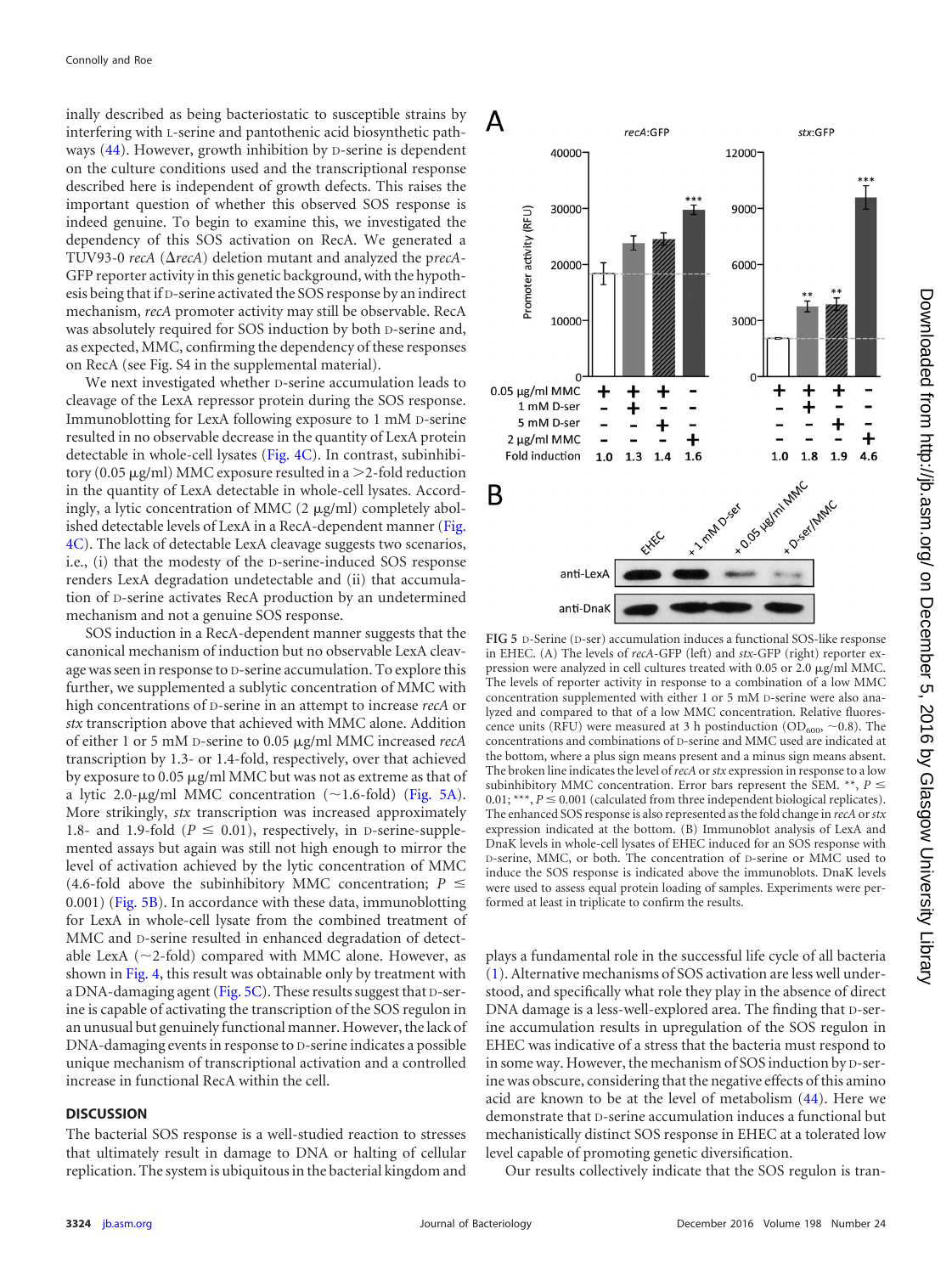scriptionally activated in response to D-serine and results in increased production of RecA associated with such an event. This level of induction, however, is more modest than that observed after MMC exposure, even at a subinhibitory concentration. In contrast, MMC treatment resulted in both an increased SOS response and phage activation. Levels of *stx* activation in response to a subinhibitory MMC concentration, however, were not increased, likely representing the extent of DNA damage from this treatment. The fact that high concentrations of D-serine could induce the "SOS response" but not phage activation suggests either a level of induction too low to observe such side effects or an alternative mechanism that is independent of direct DNA damage. Cleavage of the SOS repressor LexA was not detectable after D-serine induction, suggesting a very controlled response and maintenance of normal LexA levels. Indeed, transcriptomic analysis of the response to D-serine has previously shown that the members of the SOS regulon upregulated include the cell division inhibitor *sulA* and the RecA destabilizers *recX* and *dinI*, as well as *lexA* itself [\(31,](#page-9-8) [45\)](#page-9-22). This suggests that the response may be modulated in some way to maintain normal and controlled cellular replication. Importantly, the data have shown that D-serine exposure can actually enhance the SOS response and *stx* activation, as well as LexA cleavage, when used in combination with MMC, thus providing key evidence that this is in fact a functional SOS-like response but is activated in an unusual manner that is not specific to a DNAdamaging agent.

The toxicity of D-serine to bacteria is well known. *E. coli* isolates that carry an intact D-serine tolerance locus (*dsdCXA*) are capable of internalizing D-serine, regulating its uptake, and catabolizing it as a nutrient source into nontoxic pyruvate and ammonia [\(44,](#page-9-21) [46](#page-9-23)[–](#page-9-24)[49\)](#page-9-25). The mechanism of toxicity for cells that do not carry functional *dsdCXA* has been reported to be bacteriostatic inhibition of cell growth due to interference with L-serine and pantothenate metabolic pathways [\(44\)](#page-9-21). Several *E. coli* isolates carry a conserved truncation in *dsdCXA* that renders them susceptible to D-serine toxicity [\(48,](#page-9-24) [49\)](#page-9-25). We previously reported that carriage of the genes encoding the T3SS was widespread in isolates with mutated *dsd-CXA*, suggesting an incompatibility between EHEC virulence and D-serine tolerance [\(31\)](#page-9-8). Indeed, D-serine represses the T3SS and therefore host cell attachment in EHEC, but D-serine is not found in abundance at sites normally colonized by EHEC. D-Serine is conversely very abundant at extraintestinal sites (such as the urinary tract) and is used by pathogens in this niche as a positive fitness trait and a regulator of virulence [\(50,](#page-9-26) [51\)](#page-9-27). This led us to propose that EHEC (and similar pathotypes) has evolved to lose D-serine tolerance, thus limiting the possibility that it disseminates to an environment rich in D-serine, where its primary colonization factor would be redundant [\(31\)](#page-9-8). More recently, we discovered a novel D-serine uptake system in *E. coli*. This system is highly conserved in all *E. coli* strains but is regulated differently in unique genetic backgrounds. EHEC counterintuitively uses this system to increase D-serine uptake in its presence but is capable of tolerating D-serine accumulation without actively breaking down this toxic metabolite. However, despite this apparent tolerance, expression of the SOS regulon persists, suggesting a mechanism of transcriptionally responding to this signal in order to quickly adapt to changing D-serine concentrations that may be encountered [\(31,](#page-9-8) [41\)](#page-9-18). Furthermore, SOS activation can lead to an increased mutational frequency and, in turn, increase bacterial fitness after exposure to even subinhibitory concentrations of

antibiotics, for example [\(38,](#page-9-15) [39,](#page-9-16) [52\)](#page-9-28). Indeed, one study reported that ciprofloxacin treatment of *E. coli* could increase the mutation frequency by a factor of  $10^4$  over the spontaneous rate [\(53\)](#page-9-29). In this work, we found that D-serine accumulation could actually enhance the mutation rate of the population through RecA production and that this was dependent on D-serine accumulation in the cell. Interestingly, D-serine accumulation in a UPEC *dsdA* background is a much less tolerated event and exemplifies a fitness defect under these conditions [\(41\)](#page-9-18). In the UPEC *dsdA* mutant, D-serine accumulation also results in a higher *recA* induction than that of EHEC, suggesting that this stress may account for the apparent adaptation to D-serine tolerance in EHEC. Recent studies have suggested that antibiotic-mediated mutations can not only increase resistance to antibiotics but also generally enhance the fitness of the affected bacterial cells [\(39,](#page-9-16) [52\)](#page-9-28). It was also demonstrated that after rapid adaptation, SOS expression is actually decreased, limiting further unwanted mutagenic capability [\(52\)](#page-9-28). This may explain why *recA* induction by D-serine is weaker in adapted EHEC than in a UPEC *dsdA* mutant that is more susceptible to toxic D-serine and is perhaps how EHEC has evolved to tolerate D-serine exposure and the associated induction of a stress response. We propose that this is to allow EHEC to continue monitoring and sampling its environment within the host for inhibitory D-serine by a mechanism that is unique to DNA damage or even spontaneous prophage induction and subsequently would result in a modulated transcriptional response to this stress.

Factors that may activate *stx* expression are of particular importance when studying EHEC biology and potential intervention strategies. There are currently no recommended antibiotic treatments for Shiga-toxigenic *E. coli* infections, given the known repercussions of such procedures. Recently, there has been much interest in how niche-specific metabolites found in the host can regulate colonization by EHEC [\(54\)](#page-9-30). This pathogen has evolved intricate mechanisms to specifically localize to the colonic epithelial surface by responding to numerous physiologically relevant signals such as host- and microbiota-derived nutrient sources, hormone-like signals, and short-chain fatty acids [\(55](#page-9-31)[–](#page-9-32)[58\)](#page-9-33). Furthermore, an understanding of these mechanisms has led to the possibility of using such metabolites and small molecules as treatments themselves to reduce colonization [\(59](#page-9-34)[–](#page-9-35)[61\)](#page-9-36). However, for an approach like this to work, it is important to understand fully the "off-target" effects of said treatment, such as induction of SOS-related genes. Xu et al. have shown that spontaneous *stx* activation results in the lysis of a small portion of the EHEC population, but this, in turn, promotes colonization by priming the epithelial surface for attachment of the nonlysed cells [\(62\)](#page-10-0). Indeed, *stx* prophage induction has been associated with enhanced colonization of EHEC *in vivo* [\(63,](#page-10-1) [64\)](#page-10-2). Furthermore, the T3SS of enteropathogenic *E.coli* has been shown to be under direct control of the SOS response [\(65\)](#page-10-3). However, despite the fact that these studies link prophage induction and the SOS response with colonization by the T3SS, each case requires prophage activation or DNA damage. In contrast, this study highlights that D-serine does not result in phage expression, suggesting a different mechanism and role for this response.

How does D-serine accumulation induce the SOS regulon? Cases of unusual mechanisms leading to LexA derepression have been reported. In *Bacillus subtilis*, a transcription factor, ComK, is capable of activating *recA* transcription without displacing LexA itself [\(66\)](#page-10-4). A second study has described an unusual mechanism of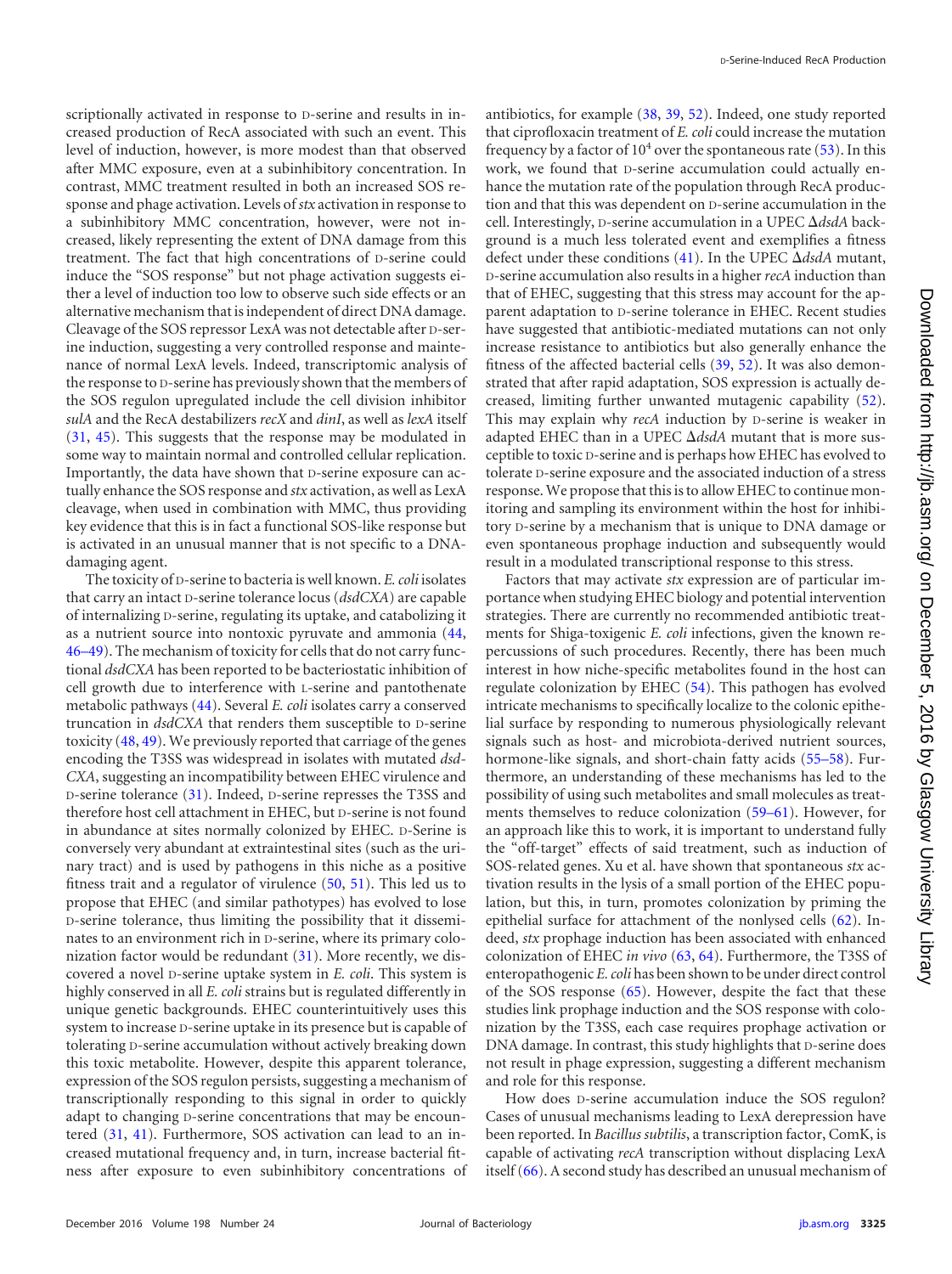LexA displacement in which the nucleoid-associated protein HU affects DNA topology close to the site of LexA binding, thus resulting in dissociation from its binding site [\(67\)](#page-10-5). It has also been demonstrated experimentally that mutation of interaction sites between RecA and LexA can interrupt the cleavage of LexA while still allowing induction of RecA in response to DNA damage [\(68\)](#page-10-6). The concept of LexA displacement is certainly intriguing, considering the lack of observable LexA cleavage in response to D-serine; however, the dependency of this response on RecA seems to suggest a more common route of activation that is possibly masked by the subtlety of the response. One could hypothesize that the bacteriostatic effects of D-serine in minimal medium could indirectly lead to SOS induction by halting cellular replication. Indeed, the DpiAB mechanism results in transient inhibition of replication via activation of the cell division inhibitor SulA in an SOS-dependent manner [\(10\)](#page-8-8). However, we have observed growth tolerance of EHEC irrespective of *sulA* upregulation, suggesting that there are downstream factors that counteract the effects of increased SulA expression. What is most intriguing is that this tolerance appears to be unique to EHEC, given that a UPEC *dsdA* mutant is unable to tolerate D-serine accumulation and shows arrested growth under the same conditions [\(41\)](#page-9-18). These results suggest EHEC-specific regulation that counteracts *recA* induction by D-serine.

Rapid adaptation to the environment is paramount to survival within a complex host environment where incoming threats are immediate but also long-term niche adaptation promotes a competitive advantage. EHEC isolates, while attracted specifically to the distal colon, have the capacity to at least come into contact with the urinary tract and, in some rare cases, have even been associated with urinary tract infections [\(69\)](#page-10-7). Our data suggest, however, that in these cases, high concentrations of D-serine would not be a driver of *stx* expression and that other unknown factors contribute to this rare phenomenon. This ability to survive in an unusual environment may be a result of rapid adaptation to factors such as D-serine, but the uncommon nature of T3SS-mediated colonization of this niche may be due to the regulatory effects of D-serine and not its properties as a toxic carbon source [\(31\)](#page-9-8). Taken together, these studies collectively suggest that D-serine may be a contributing factor in the evolution of *E. coli* niche specificity, depending on the individual's genotypic and pathogenic properties.

# **ACKNOWLEDGMENTS**

We thank Alejandro Huerte Uribe for generating the EHEC  $\Delta$ recA mutant and Nicky O'Boyle for assistance with the microscopy. We are very grateful to David Gally for providing the Sakai  $stx$  strain and  $stx$ <sup>2</sup>-GFP reporter plasmid, Rodney Welch for providing the CFT073 wild-type and *dsdA* mutant strains, and Jose Penades for the JP10819 strain generously supplied as gifts for use in this study.

# **FUNDING INFORMATION**

This work, including the efforts of James Patrick Connolly and Andrew J. Roe, was funded by Biotechnology and Biological Sciences Research Council (BBSRC) (BB/M029646/1).

### <span id="page-8-0"></span>**REFERENCES**

- <span id="page-8-1"></span>1. **Baharoglu Z, Mazel D.** 2014. SOS, the formidable strategy of bacteria against aggressions. FEMS Microbiol Rev **38:**1126 –1145. [http://dx.doi.org](http://dx.doi.org/10.1111/1574-6976.12077) [/10.1111/1574-6976.12077.](http://dx.doi.org/10.1111/1574-6976.12077)
- <span id="page-8-2"></span>2. **Michel B.** 2005. After 30 years of study, the bacterial SOS response still surprises us. PLoS Biol **3:**e255. [http://dx.doi.org/10.1371/journal.pbio](http://dx.doi.org/10.1371/journal.pbio.0030255) [.0030255.](http://dx.doi.org/10.1371/journal.pbio.0030255)
- 3. **Fernández De Henestrosa AR, Ogi T, Aoyagi S, Chafin D, Hayes JJ,**

**Ohmori H, Woodgate R.** 2000. Identification of additional genes belonging to the LexA regulon in Escherichia coli. Mol Microbiol **35:**1560 –1572.

- <span id="page-8-3"></span>4. **Courcelle J, Khodursky A, Peter B, Brown PO, Hanawalt PC.** 2001. Comparative gene expression profiles following UV exposure in wild-type and SOS-deficient Escherichia coli. Genetics **158:**41– 64.
- <span id="page-8-4"></span>5. **Wade JT, Reppas NB, Church GM, Struhl K.** 2005. Genomic analysis of LexA binding reveals the permissive nature of the Escherichia coli genome and identifies unconventional target sites. Genes Dev **19:**2619 –2630. [http:](http://dx.doi.org/10.1101/gad.1355605) [//dx.doi.org/10.1101/gad.1355605.](http://dx.doi.org/10.1101/gad.1355605)
- <span id="page-8-5"></span>6. **Phizicky EM, Roberts JW.** 1981. Induction of SOS functions: regulation of proteolytic activity of E. coil RecA protein by interaction with DNA and nucleoside triphosphate. Cell **25:**259 –267. [http://dx.doi.org](http://dx.doi.org/10.1016/0092-8674(81)90251-8) [/10.1016/0092-8674\(81\)90251-8.](http://dx.doi.org/10.1016/0092-8674(81)90251-8)
- 7. **Little JW.** 1984. Autodigestion of lexA and phage lambda repressors. Proc Natl Acad Sci U S A **81:**1375–1379. [http://dx.doi.org/10.1073/pnas.81.5](http://dx.doi.org/10.1073/pnas.81.5.1375) [.1375.](http://dx.doi.org/10.1073/pnas.81.5.1375)
- <span id="page-8-6"></span>8. **Luo Y, Pfuetzner RA, Mosimann S, Paetzel M, Frey EA, Cherney M, Kim B, Little JW, Strynadka NCJ.** 2001. Crystal structure of LexA: a conformational switch for regulation of self-cleavage. Cell **106:**585–594. [http://dx.doi.org/10.1016/S0092-8674\(01\)00479-2.](http://dx.doi.org/10.1016/S0092-8674(01)00479-2)
- <span id="page-8-7"></span>9. Kovačič L, Paulič N, Leonardi A, Hodnik V, Anderluh G, Podlesek Z, **Žgur-Bertok D, Križaj I, Butala M.** 2013. Structural insight into LexA-RecA\* interaction. Nucleic Acids Res **41:**9901–9910. [http://dx.doi.org/10](http://dx.doi.org/10.1093/nar/gkt744) [.1093/nar/gkt744.](http://dx.doi.org/10.1093/nar/gkt744)
- <span id="page-8-8"></span>10. **Miller C, Thomsen LE, Gaggero C, Mosseri R, Ingmer H, Cohen SN.** 2004. SOS response induction by beta-lactams and bacterial defense against antibiotic lethality. Science **305:**1629 –1631. [http://dx.doi.org/10](http://dx.doi.org/10.1126/science.1101630) [.1126/science.1101630.](http://dx.doi.org/10.1126/science.1101630)
- <span id="page-8-9"></span>11. **Nanda AM, Thormann K, Frunzke J.** 2015. Impact of spontaneous prophage induction on the fitness of bacterial populations and hostmicrobe interactions. J Bacteriol **197:**410 – 419. [http://dx.doi.org/10.1128](http://dx.doi.org/10.1128/JB.02230-14) [/JB.02230-14.](http://dx.doi.org/10.1128/JB.02230-14)
- <span id="page-8-10"></span>12. **Zhang X, McDaniel AD, Wolf LE, Keusch GT, Waldor MK, Acheson DW.** 2000. Quinolone antibiotics induce Shiga toxin-encoding bacteriophages, toxin production, and death in mice. J Infect Dis **181:**664 – 670. [http://dx.doi.org/10.1086/315239.](http://dx.doi.org/10.1086/315239)
- <span id="page-8-12"></span><span id="page-8-11"></span>13. **Ptashne M.** 1992. A genetic switch, 3rd ed, phage lambda revisited. Cold Spring Harbor Laboratory Press, Cold Spring Harbor, NY.
- 14. **Mühldorfer I, Hacker J, Keusch GT, Acheson DW, Tschäpe H, Kane AV, Ritter A, Olschläger T, Donohue-Rolfe A.** 1996. Regulation of the Shiga-like toxin II operon in *Escherichia coli*. Infect Immun **64:**495–502.
- <span id="page-8-14"></span><span id="page-8-13"></span>15. **Plunkett G, Rose DJ, Durfee TJ, Blattner FR.** 1999. Sequence of Shiga toxin 2 phage 933W from *Escherichia coli* O157:H7: Shiga toxin as a phage late-gene product. J Bacteriol **181:**1767–1778.
- 16. **Ochman H, Lawrence JG, Groisman EA.** 2000. Lateral gene transfer and the nature of bacterial innovation. Nature **405:**299 –304. [http://dx.doi.org](http://dx.doi.org/10.1038/35012500) [/10.1038/35012500.](http://dx.doi.org/10.1038/35012500)
- <span id="page-8-15"></span>17. **Croxen MA, Law RJ, Scholz R, Keeney KM, Wlodarska M, Finlay BB.** 2013. Recent advances in understanding enteric pathogenic *Escherichia coli*. Clin Microbiol Rev **26:**822– 880. [http://dx.doi.org/10.1128/CMR](http://dx.doi.org/10.1128/CMR.00022-13) [.00022-13.](http://dx.doi.org/10.1128/CMR.00022-13)
- <span id="page-8-16"></span>18. **Naylor SW, Low JC, Besser TE, Mahajan A, Gunn GJ, Pearce MC, McKendrick IJ, Smith DGE, Gally DL.** 2003. Lymphoid follicle-dense mucosa at the terminal rectum is the principal site of colonization of enterohemorrhagic *Escherichia coli* O157:H7 in the bovine host. Infect Immun **71:** 1505–1512. [http://dx.doi.org/10.1128/IAI.71.3.1505-1512.2003.](http://dx.doi.org/10.1128/IAI.71.3.1505-1512.2003)
- <span id="page-8-17"></span>19. **Pruimboom-Brees IM, Morgan TW, Ackermann MR, Nystrom ED, Samuel JE, Cornick NA, Moon HW.** 2000. Cattle lack vascular receptors for Escherichia coli O157:H7 Shiga toxins. Proc Natl Acad SciUSA **97:** 10325–10329. [http://dx.doi.org/10.1073/pnas.190329997.](http://dx.doi.org/10.1073/pnas.190329997)
- <span id="page-8-18"></span>20. **Chase-Topping ME, McKendrick IJ, Pearce MC, MacDonald P, Matthews L, Halliday J, Allison L, Fenlon D, Low JC, Gunn G, Woolhouse MEJ.** 2007. Risk factors for the presence of high-level shedders of *Escherichia coli* O157 on Scottish farms. J Clin Microbiol **45:**1594 –1603. [http:](http://dx.doi.org/10.1128/JCM.01690-06) [//dx.doi.org/10.1128/JCM.01690-06.](http://dx.doi.org/10.1128/JCM.01690-06)
- <span id="page-8-19"></span>21. **Perna NT, Plunkett G, Burland V, Mau B, Glasner JD, Rose DJ, Mayhew GF, Evans PS, Gregor J, Kirkpatrick HA, Pósfai G, Hackett J, Klink S, Boutin A, Shao Y, Miller L, Grotbeck EJ, Davis NW, Lim A, Dimalanta ET, Potamousis KD, Apodaca J, Anantharaman TS, Lin J, Yen G, Schwartz DC, Welch RA, Blattner FR.** 2001. Genome sequence of enterohaemorrhagic Escherichia coli O157:H7. Nature **409:**529 –533. [http://dx.doi.org/10.1038/35054089.](http://dx.doi.org/10.1038/35054089)
- <span id="page-8-20"></span>22. **Hayashi T, Makino K, Ohnishi M, Kurokawa K, Ishii K, Yokoyama K,**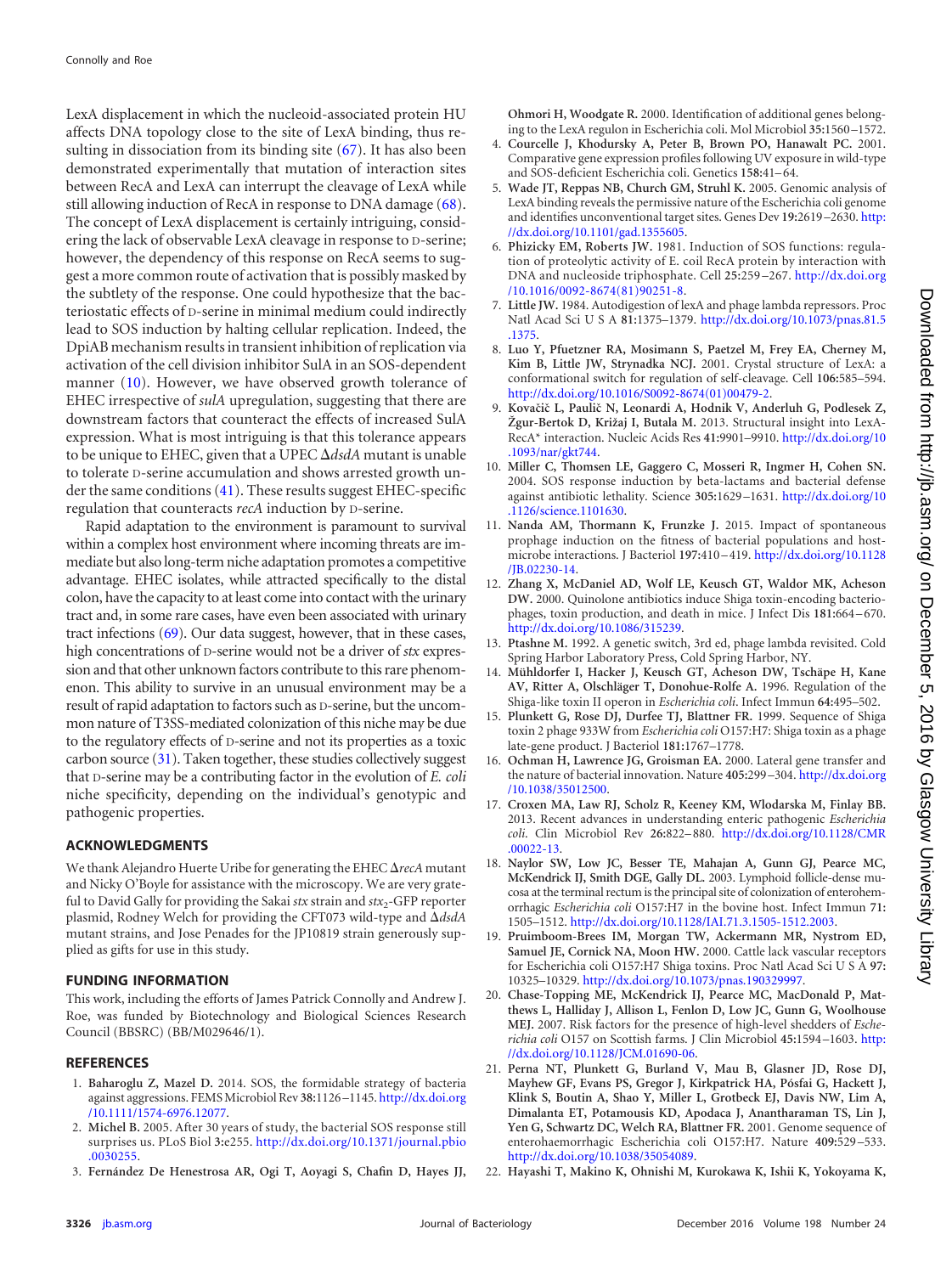**Han CG, Ohtsubo E, Nakayama K, Murata T, Tanaka M, Tobe T, Iida T, Takami H, Honda T, Sasakawa C, Ogasawara N, Yasunaga T, Kuhara S, Shiba T, Hattori M, Shinagawa H.** 2001. Complete genome sequence of enterohemorrhagic Escherichia coli O157:H7 and genomic comparison with a laboratory strain K-12. DNA Res **8:**11–22. [http://dx.doi.org/10](http://dx.doi.org/10.1093/dnares/8.1.11) [.1093/dnares/8.1.11.](http://dx.doi.org/10.1093/dnares/8.1.11)

- <span id="page-9-0"></span>23. **McDaniel TK, Jarvis KG, Donnenberg MS, Kaper JB.** 1995. A genetic locus of enterocyte effacement conserved among diverse enterobacterial pathogens. Proc Natl Acad SciUSA **92:**1664 –1668. [http://dx.doi.org/10](http://dx.doi.org/10.1073/pnas.92.5.1664) [.1073/pnas.92.5.1664.](http://dx.doi.org/10.1073/pnas.92.5.1664)
- <span id="page-9-1"></span>24. **Elliott SJ, Wainwright LA, Timothy K, Jarvis KG, Deng Y, Lai L, Mcnamara BP, Michael S, Kaper JB.** 1998. The complete sequence of the locus of enterocyte effacement (LEE) from enteropathogenic Escherichia. Mol Microbiol **28:**1– 4.
- <span id="page-9-2"></span>25. **Wong ARC, Pearson JS, Bright MD, Munera D, Robinson KS, Lee SF, Frankel G, Hartland EL.** 2011. Enteropathogenic and enterohaemorrhagic Escherichia coli: even more subversive elements. Mol Microbiol **80:**1420 –1438. [http://dx.doi.org/10.1111/j.1365-2958.2011.07661.x.](http://dx.doi.org/10.1111/j.1365-2958.2011.07661.x)
- <span id="page-9-3"></span>26. **Croxen MA, Finlay BB.** 2010. Molecular mechanisms of Escherichia coli pathogenicity. Nat Rev Microbiol **8:**26 –38. [http://dx.doi.org/10.1038](http://dx.doi.org/10.1038/nrmicro2265) [/nrmicro2265.](http://dx.doi.org/10.1038/nrmicro2265)
- <span id="page-9-5"></span><span id="page-9-4"></span>27. **Schüller S.** 2011. Shiga toxin interaction with human intestinal epithelium. Toxins (Basel) **3:**626–639. [http://dx.doi.org/10.3390/toxins3060626.](http://dx.doi.org/10.3390/toxins3060626)
- 28. **Fraser ME, Fujinaga M, Cherney MM, Melton-Celsa AR, Twiddy EM, O'Brien AD, James MNG.** 2004. Structure of Shiga toxin type 2 (Stx2) from Escherichia coli O157:H7. J Biol Chem **279:**27511–27517. [http://dx](http://dx.doi.org/10.1074/jbc.M401939200) [.doi.org/10.1074/jbc.M401939200.](http://dx.doi.org/10.1074/jbc.M401939200)
- <span id="page-9-6"></span>29. **Lindberg AA, Brown JE, Strömberg N, Westling-Ryd M, Schultz JE, Karlsson KA.** 1987. Identification of the carbohydrate receptor for Shiga toxin produced by Shigella dysenteriae type 1. J Biol Chem **262:**1779 – 1785.
- <span id="page-9-7"></span>30. **Tarr PI, Gordon CA, Chandler WL.** 2005. Shiga-toxin-producing Escherichia coli and haemolytic uraemic syndrome. Lancet **365:**1073–1086. [http://dx.doi.org/10.1016/S0140-6736\(05\)71144-2.](http://dx.doi.org/10.1016/S0140-6736(05)71144-2)
- <span id="page-9-8"></span>31. **Connolly JPR, Goldstone RJ, Burgess K, Cogdell RJ, Beatson SA, Vollmer W, Smith DGE, Roe AJ.** 2015. The host metabolite D-serine contributes to bacterial niche specificity through gene selection. ISME J **9:**1039 –1051. [http://dx.doi.org/10.1038/ismej.2014.242.](http://dx.doi.org/10.1038/ismej.2014.242)
- <span id="page-9-9"></span>32. **Campellone KG, Giese A, Tipper DJ, Leong JM.** 2002. A tyrosinephosphorylated 12-amino-acid sequence of enteropathogenic Escherichia coli Tir binds the host adaptor protein Nck and is required for Nck localization to actin pedestals. Mol Microbiol **43:**1227–1241. [http://dx.doi.org](http://dx.doi.org/10.1046/j.1365-2958.2002.02817.x) [/10.1046/j.1365-2958.2002.02817.x.](http://dx.doi.org/10.1046/j.1365-2958.2002.02817.x)
- <span id="page-9-11"></span><span id="page-9-10"></span>33. **Anfora AT, Welch RA.** 2006. DsdX is the second D-serine transporter in uropathogenic *Escherichia coli* clinical isolate CFT073. J Bacteriol **188:** 6622– 6628. [http://dx.doi.org/10.1128/JB.00634-06.](http://dx.doi.org/10.1128/JB.00634-06)
- <span id="page-9-12"></span>34. **Datsenko KA, Wanner BL.** 2000. One-step inactivation of chromosomal genes in Escherichia coli K-12 using PCR products. Proc Natl Acad Sci USA **97:**6640 – 6645. [http://dx.doi.org/10.1073/pnas.120163297.](http://dx.doi.org/10.1073/pnas.120163297)
- 35. **Zaslaver A, Bren A, Ronen M, Itzkovitz S, Kikoin I, Shavit S, Liebermeister W, Surette MG, Alon U.** 2006. A comprehensive library of fluorescent transcriptional reporters for Escherichia coli. Nat Methods **3:**623– 628. [http://dx.doi.org/10.1038/nmeth895.](http://dx.doi.org/10.1038/nmeth895)
- <span id="page-9-14"></span><span id="page-9-13"></span>36. **Livak KJ, Schmittgen TD.** 2001. Analysis of relative gene expression data using real-time quantitative PCR and the 2- $\Delta\Delta$ CT method. Methods 25: 402– 408. [http://dx.doi.org/10.1006/meth.2001.1262.](http://dx.doi.org/10.1006/meth.2001.1262)
- 37. **Quiles-Puchalt N, Carpena N, Alonso JC, Novick RP, Marina A, Penadés JR.** 2014. Staphylococcal pathogenicity island DNA packaging system involving cos-site packaging and phage-encoded HNH endonucleases. Proc Natl Acad SciUSA **111:**6016 – 6021. [http://dx.doi.org/10.1073/pnas](http://dx.doi.org/10.1073/pnas.1320538111) [.1320538111.](http://dx.doi.org/10.1073/pnas.1320538111)
- <span id="page-9-15"></span>38. **Baharoglu Z, Mazel D.** 2011. Vibrio cholerae triggers SOS and mutagenesis in response to a wide range of antibiotics: a route towards multiresistance. Antimicrob Agents Chemother **55:**2438 –2441. [http://dx.doi.org/10](http://dx.doi.org/10.1128/AAC.01549-10) [.1128/AAC.01549-10.](http://dx.doi.org/10.1128/AAC.01549-10)
- <span id="page-9-16"></span>39. **Long H, Miller SF, Strauss C, Zhao C, Cheng L, Ye Z, Griffin K, Te R, Lee H, Chen C-C, Lynch M.** 2016. Antibiotic treatment enhances the genome-wide mutation rate of target cells. Proc Natl Acad Sci U S A **113:**E2498 –2505. [http://dx.doi.org/10.1073/pnas.1601208113.](http://dx.doi.org/10.1073/pnas.1601208113)
- <span id="page-9-17"></span>40. **Yeiser B, Pepper ED, Goodman MF, Finkel SE.** 2002. SOS-induced DNA polymerases enhance long-term survival and evolutionary fitness. Proc Natl Acad SciUSA **99:**8737– 8741. [http://dx.doi.org/10](http://dx.doi.org/10.1073/pnas.092269199) [.1073/pnas.092269199.](http://dx.doi.org/10.1073/pnas.092269199)
- <span id="page-9-18"></span>41. **Connolly JPR, Gabrielsen M, Goldstone RJ, Grinter R, Wang D, Cogdell RJ, Walker D, Smith DGE, Roe AJ.** 2016. A highly conserved bacterial D-serine uptake system links host metabolism and virulence. PLoS Pathog **12:**e1005359. [http://dx.doi.org/10.1371/journal.ppat](http://dx.doi.org/10.1371/journal.ppat.1005359) [.1005359.](http://dx.doi.org/10.1371/journal.ppat.1005359)
- <span id="page-9-19"></span>42. **Pennington JM, Rosenberg SM.** 2007. Spontaneous DNA breakage in single living Escherichia coli cells. Nat Genet **39:**797– 802. [http://dx.doi](http://dx.doi.org/10.1038/ng2051) [.org/10.1038/ng2051.](http://dx.doi.org/10.1038/ng2051)
- <span id="page-9-20"></span>43. **Shimoni Y, Altuvia S, Margalit H, Biham O.** 2009. Stochastic analysis of the SOS response in Escherichia coli. PLoS One **4:**e5363. [http://dx.doi.org](http://dx.doi.org/10.1371/journal.pone.0005363) [/10.1371/journal.pone.0005363.](http://dx.doi.org/10.1371/journal.pone.0005363)
- <span id="page-9-22"></span><span id="page-9-21"></span>44. **Cosloy SD, McFall E.** 1973. Metabolism of D-serine in *Escherichia coli* K-12: mechanism of growth inhibition. J Bacteriol **114:**685– 694.
- 45. **Lusetti SL, Drees JC, Stohl EA, Seifert HS, Cox MM.** 2004. The DinI and RecX proteins are competing modulators of RecA function. J Biol Chem **279:**55073–55079. [http://dx.doi.org/10.1074/jbc.M410371200.](http://dx.doi.org/10.1074/jbc.M410371200)
- <span id="page-9-23"></span>46. **McFall E.** 1975. *Escherichia coli* K-12 mutant forming a temperaturesensitive D-serine deaminase. J Bacteriol **121:**1074 –1077.
- <span id="page-9-24"></span>47. **Heincz MC, McFall E.** 1978. Role of the DsdC activator in regulation of D-serine deaminase synthesis. J Bacteriol **136:**96 –103.
- 48. **Jahreis K, Bentler L, Bockmann J, Meyer A, Siepelmeyer J, Lengeler JW.** 2002. Adaptation of sucrose metabolism in the adaptation of sucrose metabolism in the *Escherichia coli* wild-type strain EC3132. J Bacteriol **184:** 5307–5316. [http://dx.doi.org/10.1128/JB.184.19.5307-5316.2002.](http://dx.doi.org/10.1128/JB.184.19.5307-5316.2002)
- <span id="page-9-25"></span>49. **Moritz RL, Welch RA.** 2006. The *Escherichia coli argW-dsdCXA* genetic island is highly variable, and *E. coli* K1 strains commonly possess two copies of *dsdCXA*. J Clin Microbiol **44:**4038 – 4048. [http://dx.doi.org/10](http://dx.doi.org/10.1128/JCM.01172-06) [.1128/JCM.01172-06.](http://dx.doi.org/10.1128/JCM.01172-06)
- <span id="page-9-26"></span>50. **Roesch PL, Redford P, Batchelet S, Moritz RL, Pellett S, Haugen BJ, Blattner FR, Welch RA.** 2003. Uropathogenic Escherichia coli use D-serine deaminase to modulate infection of the murine urinary tract. Mol Microbiol **49:**55–67. [http://dx.doi.org/10.1046/j.1365-2958.2003.03543.x.](http://dx.doi.org/10.1046/j.1365-2958.2003.03543.x)
- <span id="page-9-27"></span>51. **Anfora AT, Haugen BJ, Roesch P, Redford P, Welch RA.** 2007. Roles of serine accumulation and catabolism in the colonization of the murine urinary tract by *Escherichia coli* CFT073. Infect Immun **75:**5298 –5304. [http://dx.doi.org/10.1128/IAI.00652-07.](http://dx.doi.org/10.1128/IAI.00652-07)
- <span id="page-9-28"></span>52. **Torres-Barceló C, Kojadinovic M, Moxon R, MacLean RC.** 2015. The SOS response increases bacterial fitness, but not evolvability, under a sublethal dose of antibiotic. Proc Biol Sci **282:**20150885. [http://dx.doi.org/10](http://dx.doi.org/10.1098/rspb.2015.0885) [.1098/rspb.2015.0885.](http://dx.doi.org/10.1098/rspb.2015.0885)
- <span id="page-9-29"></span>53. **Cirz RT, Chin JK, Andes DR, De Crécy-Lagard V, Craig WA, Romesberg FE.** 2005. Inhibition of mutation and combating the evolution of antibiotic resistance. PLoS Biol **3:**e176. [http://dx.doi.org/10.1371/journal](http://dx.doi.org/10.1371/journal.pbio.0030176) [.pbio.0030176.](http://dx.doi.org/10.1371/journal.pbio.0030176)
- <span id="page-9-30"></span>54. **Connolly JPR, Finlay BB, Roe AJ.** 2015. From ingestion to colonization: the influence of the host environment on regulation of the LEE encoded type III secretion system in enterohaemorrhagic Escherichia coli. Front Microbiol **6:**568. [http://dx.doi.org/10.3389/fmicb.2015.00568.](http://dx.doi.org/10.3389/fmicb.2015.00568)
- <span id="page-9-31"></span>55. **Sperandio V, Torres AG, Jarvis B, Nataro JP, Kaper JB.** 2003. Bacteriahost communication: the language of hormones. Proc Natl Acad Sci U S A **100:**8951– 8956. [http://dx.doi.org/10.1073/pnas.1537100100.](http://dx.doi.org/10.1073/pnas.1537100100)
- <span id="page-9-32"></span>56. **Pacheco AR, Curtis MM, Ritchie JM, Munera D, Waldor MK, Moreira CG, Sperandio V.** 2012. Fucose sensing regulates bacterial intestinal colonization. Nature **492:**113–117. [http://dx.doi.org/10.1038/nature11623.](http://dx.doi.org/10.1038/nature11623)
- 57. **Kendall MM, Gruber CC, Parker CT, Sperandio V.** 2012. Ethanolamine controls expression of genes encoding components involved in interkingdom signaling and virulence in enterohemorrhagic *Escherichia coli* O157: H7. mBio **3:**e00050-12. [http://dx.doi.org/10.1128/mBio.00050-12.](http://dx.doi.org/10.1128/mBio.00050-12)
- <span id="page-9-33"></span>58. **Nakanishi N, Tashiro K, Kuhara S, Hayashi T, Sugimoto N, Tobe T.** 2009. Regulation of virulence by butyrate sensing in enterohaemorrhagic Escherichia coli. Microbiology **155:**521–530. [http://dx.doi.org/10.1099](http://dx.doi.org/10.1099/mic.0.023499-0) [/mic.0.023499-0.](http://dx.doi.org/10.1099/mic.0.023499-0)
- <span id="page-9-34"></span>59. **Fukuda S, Toh H, Hase K, Oshima K, Nakanishi Y, Yoshimura K, Tobe T, Clarke JM, Topping DL, Suzuki T, Taylor TD, Itoh K, Kikuchi J, Morita H, Hattori M, Ohno H.** 2011. Bifidobacteria can protect from enteropathogenic infection through production of acetate. Nature **469:** 543–547. [http://dx.doi.org/10.1038/nature09646.](http://dx.doi.org/10.1038/nature09646)
- <span id="page-9-35"></span>60. **Fukuda S, Toh H, Taylor TD, Ohno H, Hattori M.** 2012. Acetateproducing bifidobacteria protect the host from enteropathogenic infection via carbohydrate transporters. Gut Microbes **3:**449 – 454. [http://dx](http://dx.doi.org/10.4161/gmic.21214) [.doi.org/10.4161/gmic.21214.](http://dx.doi.org/10.4161/gmic.21214)
- <span id="page-9-36"></span>61. **Yang B, Feng L, Wang F, Wang L.** 2015. Enterohemorrhagic Escherichia